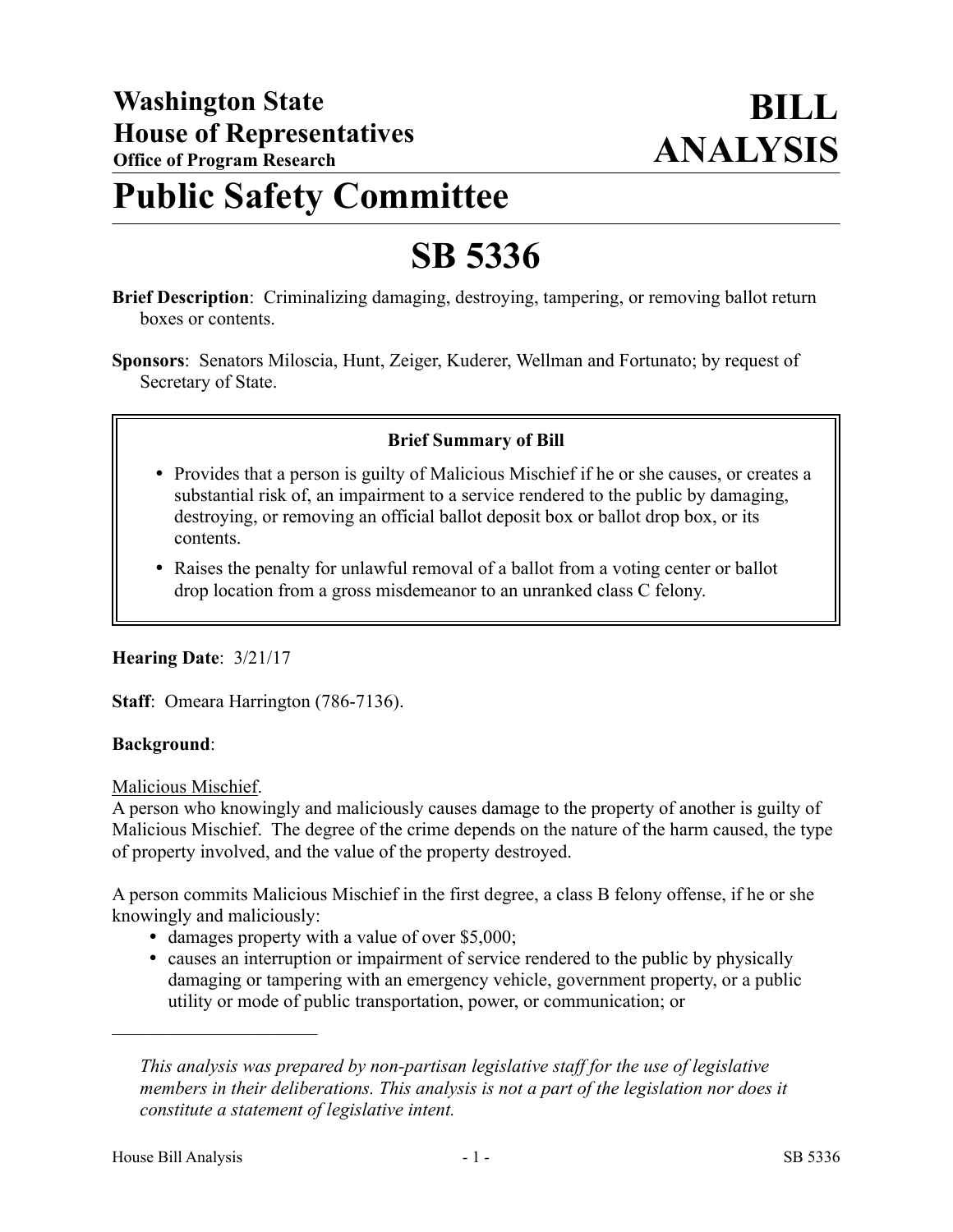physically damages or tampers with an aircraft or its parts and impairs its safety, efficiency, or operation.

A person commits Malicious Mischief in the second degree, a class C felony offense, if he or she:

- damages property with a value of over \$750, but not exceeding \$5,000; or
- creates a substantial risk of interruption or impairment of service rendered to the public by physically damaging or tampering with an emergency vehicle, government property, or a public utility or mode of public transportation, power, or communication.

Knowingly and maliciously damaging the property of another under circumstances not amounting to first or second degree Malicious Mischief, and graffiti, qualifies as Malicious Mischief in the third degree.

#### Unlawful Removal of a Ballot.

Any person who, without lawful authority, removes a ballot from a voting center or ballot drop location is guilty of a gross misdemeanor.

#### Criminal Penalties and Sentencing.

Maximum criminal penalties are established in statute as follows:

- For class A felonies, life imprisonment, a fine of up to \$50,000, or both imprisonment and a fine.
- For class B felonies, 10 years imprisonment, a fine of \$20,000, or both imprisonment and a fine.
- For class C felonies, five years imprisonment, a fine of \$10,000, or both imprisonment and a fine.
- For gross misdemeanors, 364 days, a fine of \$5,000, or both imprisonment and a fine.
- For misdemeanors, 90 days, a fine of \$1,000, or both imprisonment and a fine.

When a person is convicted of a ranked felony, the Sentencing Reform Act (SRA) applies and determines a specific sentence range within the statutory maximum. Sentence ranges are calculated using both a statutory severity designation for the offense, or its "seriousness level," and the convicted person's "offender score," which is based on the offender's criminal history. If a felony offense does not have a designated seriousness level under the SRA, the maximum period of confinement is one year regardless of the class of felony. These offenses are referred to as unranked felonies.

# **Summary of Bill**:

# Malicious Mischief.

A person is guilty of Malicious Mischief in the first degree if he or she causes an interruption or impairment of service rendered to the public by physically damaging, destroying, or removing without permission, an official ballot deposit box or ballot drop box, or damaging, destroying, removing without permission, or tampering with, the ballot box's contents. Creating a substantial risk of interruption or impairment of service through such conduct is a second degree offense.

# Unlawful Removal of a Ballot.